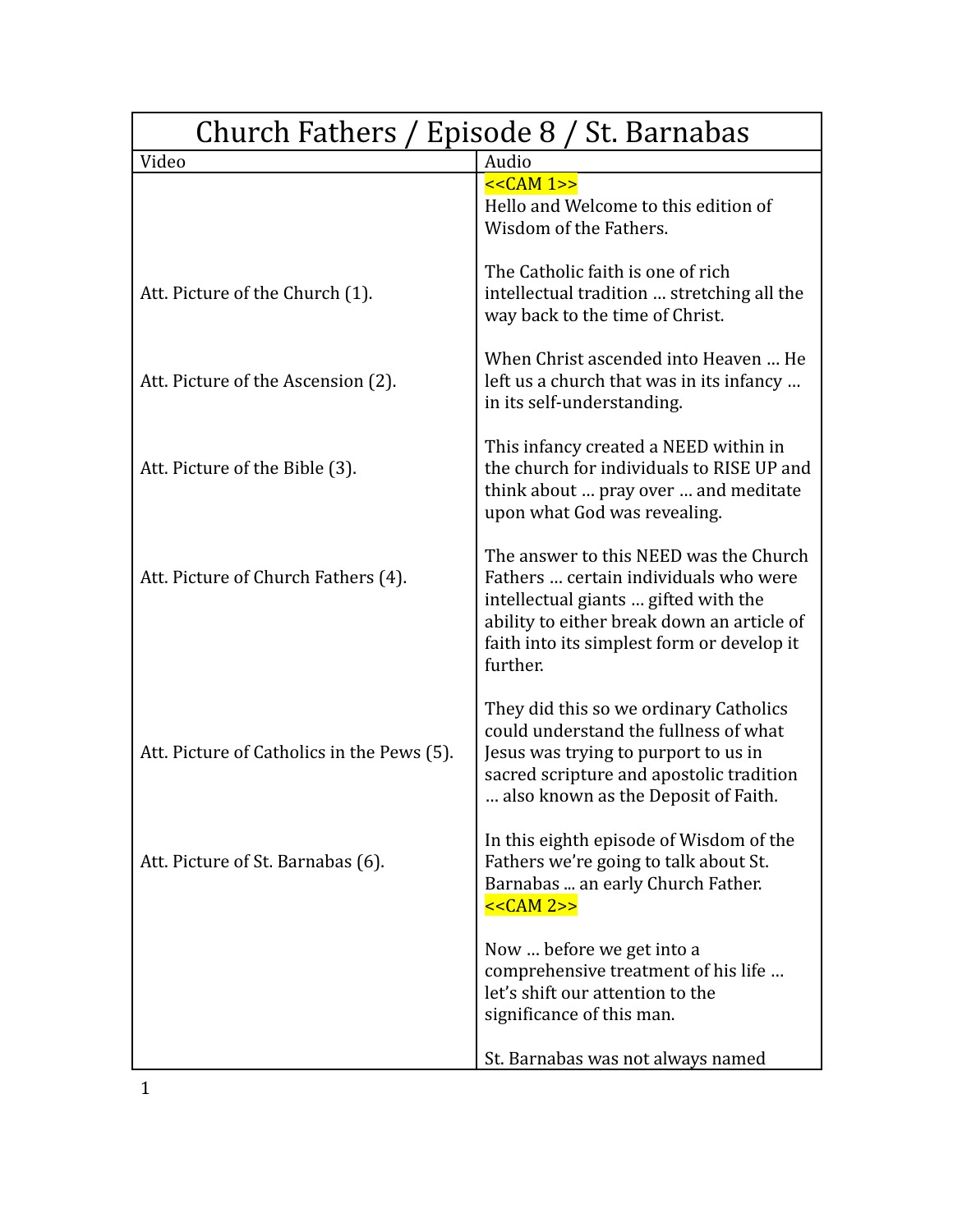| Att. Type on  "Barnabas = Son of<br>Encouragement".                                                           | "Barnabas." His original name was<br>Joseph  a Jewish name. He was given<br>the name "son of encouragement" or<br>"barnabas" because the Apostles saw the<br>ministry of encouragement in him. It is<br>interesting to note that the word<br>"encouragement" is closely connected to<br>the Holy Spirit  who is known as the<br>Comforter. The words "encouragement"<br>and "Comforter" are essentially the same<br>in the Greek  the original language of<br>the New Testament. |
|---------------------------------------------------------------------------------------------------------------|----------------------------------------------------------------------------------------------------------------------------------------------------------------------------------------------------------------------------------------------------------------------------------------------------------------------------------------------------------------------------------------------------------------------------------------------------------------------------------|
| Att. Picture of St. Luke (7)<br>Att. Type on "For he was a good man, full<br>of the Holy Ghost and of Faith." | Barnabas  with the exception of St. Paul<br>and the apostles  appears to have been<br>the most well regarded man of the first<br>Christian generation. St. Luke<br>breaking his propensity towards reserve<br>speaks of him with fondness  "for he<br>was a good man, full of the Holy Ghost<br>and of Faith."                                                                                                                                                                   |
| Att. Picture of St. Barnabas (6).                                                                             | His title to grandeur comes not only from<br>his kindheartedness  his personal<br>inviolability  and his missionary labors<br>yet also from his alacrity to lay aside<br>his Jewish prejudices  his large-hearted<br>reception of the Gentiles  and his early<br>awareness of Paul's worth  to which<br>the Christian Church is indebted  in a<br>great deal at the very least  for its awe-<br>inspiring Apostle.                                                               |
|                                                                                                               | It is important to note that almost<br>everything we know about Barnabas<br>comes from Sacred Scripture  namely<br>in the Acts and Paul's epistles. He was<br>one of the earliest Christian disciples in<br>Jerusalem.                                                                                                                                                                                                                                                           |
|                                                                                                               | The Life of St. Barnabas                                                                                                                                                                                                                                                                                                                                                                                                                                                         |
| Att. Picture of Barnabas (6).                                                                                 | $<<CAM 1>>$<br>Barnabas was born to Jewish parents at<br>the Island of Cyprus around the                                                                                                                                                                                                                                                                                                                                                                                         |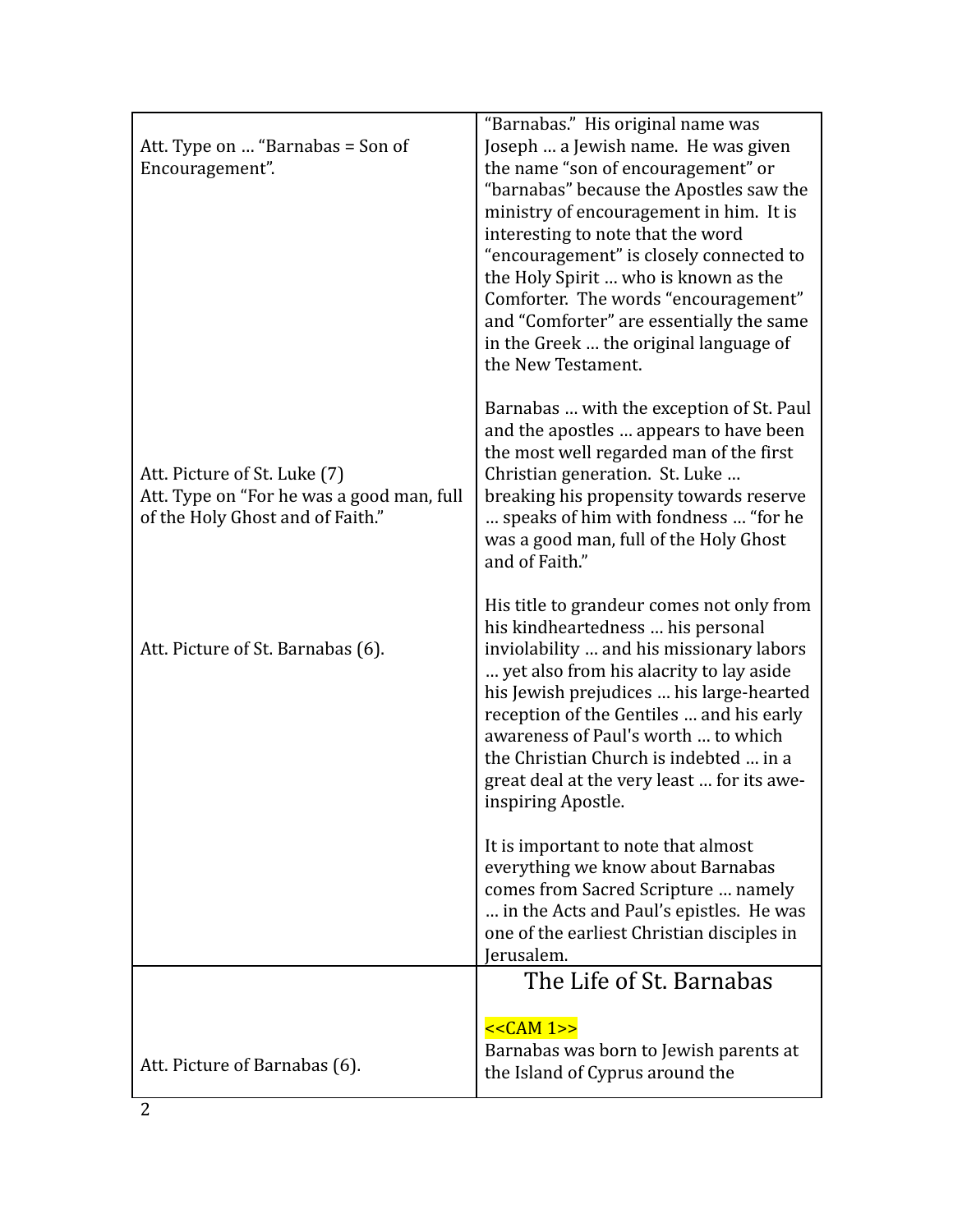|                                                                | beginning of the Christian era. His exact<br>date of birth is unknown. He was a<br>Levite and lived in Jerusalem. He also<br>owned land in and around Jerusalem.                                                                                                                                    |
|----------------------------------------------------------------|-----------------------------------------------------------------------------------------------------------------------------------------------------------------------------------------------------------------------------------------------------------------------------------------------------|
| Att. Picture of Pentecost (8).                                 | In 30 A.D.  shortly after Pentecost  he<br>converted to Christianity and sold all his<br>goods. He gave the money to the<br>apostles in Jerusalem.                                                                                                                                                  |
| Att. Picture of St. Paul (9).                                  |                                                                                                                                                                                                                                                                                                     |
|                                                                | After devoting his life to Christ<br>Barnabas ascended to a high position in<br>the Church. He used this power to<br>introduce Saint Paul to the apostles.                                                                                                                                          |
| Att. Picture of Antioch (10).                                  |                                                                                                                                                                                                                                                                                                     |
|                                                                | During this time  the church at Antioch<br>the third-most important city of the<br>Roman Empire  was prosperous and<br>because of this the apostles requested<br>Barnabas to superintend the movement.                                                                                              |
| Att. Picture of Barnabas (6).<br>Att. Picture of St. Paul (8). | He found the work so exhausting and<br>overwhelming that he went to Tarsus in<br>search of St. Paul  "an admirable<br>colleague"  to assist him. Paul returned<br>with him to Antioch and labored with                                                                                              |
| Att. Type on  "Christians".                                    | him for a whole year. It is interesting to<br>note that the people of Antioch were the<br>first to go by the name of "Christians."<br><< <b>CAM</b> 2>>                                                                                                                                             |
|                                                                | The partnership of St. Barnabas and St.                                                                                                                                                                                                                                                             |
| Att. Picture of Antioch (10).                                  | Paul would prove profitable for the<br>Church. The two men who set out to<br>evangelize the Gentiles in Antioch                                                                                                                                                                                     |
| Att. Picture of Cyprus (11).                                   | experienced fantastic success. With this<br>victory for the Bride of Christ  they set                                                                                                                                                                                                               |
| Att. Picture of Asia Minor (12).                               | forth to evangelize Cyprus. After Cyprus<br>was evangelized  they crossed over into<br>Asia Minor and pushed into the interior<br>of the country  preaching at Antioch of<br>Pisidia  Iconium  Lystra  at Derbe<br>to name a few. In the course of these<br>travels  St. Barnabas and St. Paul were |
|                                                                | persecuted on more than one occasion.                                                                                                                                                                                                                                                               |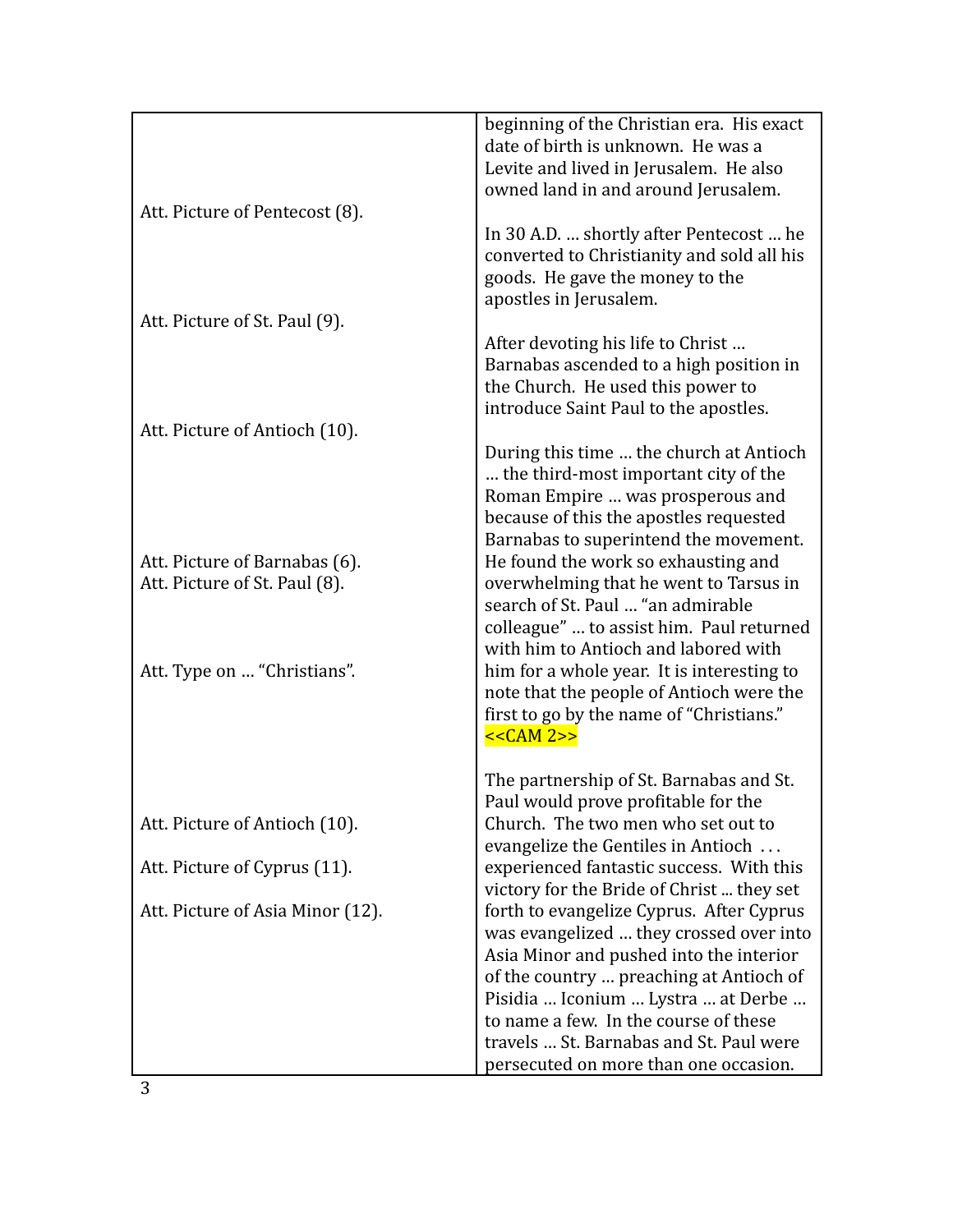| Att. Type on  "Council of Jerusalem".                                                      | They defended Gentile converts from the<br>Judaizers and participated in the Council<br>of Jerusalem around 50 A.D.                                                                                                                                                                                                                                                                                                                              |
|--------------------------------------------------------------------------------------------|--------------------------------------------------------------------------------------------------------------------------------------------------------------------------------------------------------------------------------------------------------------------------------------------------------------------------------------------------------------------------------------------------------------------------------------------------|
|                                                                                            | The Council of Jerusalem dealt with the<br>admission of gentiles into the Christian<br>community  a crucial problem in early<br>Christianity. Paul and Barnabas<br>proposed that gentiles be allowed into<br>the community without being<br>circumcised. << CAM 1>>                                                                                                                                                                              |
| Att. Picture of St. Mark (13).                                                             | Roughly after the Council of Jerusalem<br>the two apostles finally separated in<br>their ministries  while remaining<br>apostles of the One Holy Catholic<br>Apostolic Church. The two separated<br>over Paul's insistence that St. Mark not<br>travel with them again. Prior to this<br>dispute  Mark had attempted to<br>convert the pagans but became<br>discouraged with his progress. Mark<br>finally gave up and returned to<br>Jerusalem. |
| Att. Type on  "Apostles to the Gentiles".                                                  | In death  however  the "Apostles to"<br>the Gentiles" were reunited. St. Mark is<br>said to have buried Barnabas after he<br>was brutally killed by a mob in Cyprus<br>around the year 61 A.D St. Paul and St.<br>Mark were  in turn  reconciled before<br>St. Paul's martyrdom roughly five years<br>later.                                                                                                                                     |
| Att. Picture of St. Barnabas (6).                                                          | Now that we have an understanding of<br>who Barnabas was  let's take a look at<br>what he had to say about the way of light<br>and the way of darkness. << CAM 2>>                                                                                                                                                                                                                                                                               |
|                                                                                            | St. Barnabas on the Way of                                                                                                                                                                                                                                                                                                                                                                                                                       |
|                                                                                            | Light and the Way of Darkness                                                                                                                                                                                                                                                                                                                                                                                                                    |
| Att. Granite Background (for all quotes);<br>change color of background for each<br>quote. | The way of light, then, is as follows  You<br>shall love Him that created you  You<br>shall not join yourself to those who walk                                                                                                                                                                                                                                                                                                                  |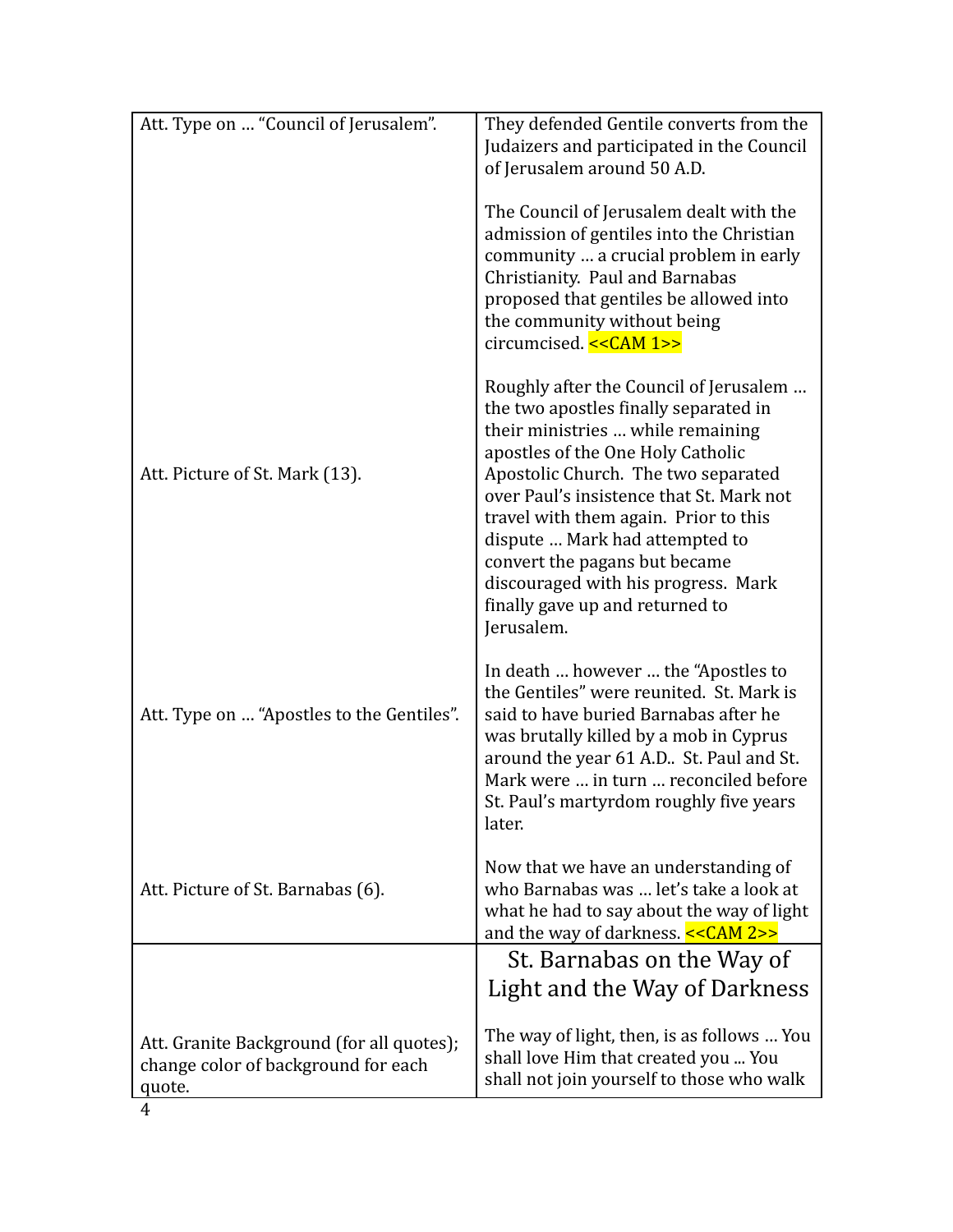| in the way of death  You shall not<br>forsake the commandments of the Lord |
|----------------------------------------------------------------------------|
|                                                                            |
| You shall not commit fornication: you                                      |
| shall not commit adultery: you shall not                                   |
| be a corrupter of youth. You shall not let                                 |
| the word of God issue from your lips                                       |
| with any kind of impurity  You shall not                                   |
| slay the child by procuring abortion; nor,                                 |
| again, shall you destroy it after it is born.                              |
| You shall not withdraw your hand from                                      |
| your son, or from your daughter, but                                       |
| from their infancy you shall teach them                                    |
| the fear of the Lord  You shall not be                                     |
| hasty with your tongue, for the mouth is                                   |
| a snare of death  You shall remember                                       |
| the day of judgment, night and day  You                                    |
| shall not make a schism, but you shall                                     |
| pacify those that contend by bringing                                      |
| them together. You shall confess your                                      |
| sins. You shall not go to prayer with an                                   |
| evil conscience. This is the way of light.                                 |
| But the way of darkness is crooked, and                                    |
| full of cursing; for it is the way of eternal                              |
| death with punishment, in which way                                        |
| are the things that destroy the soul, viz.,                                |
| idolatry, over-confidence, the arrogance                                   |
| of power, hypocrisy, double-heartedness,                                   |
| adultery, murder, rapine, haughtiness,                                     |
| transgression, deceit, malice, self-                                       |
| sufficiency, poisoning, magic, avarice,                                    |
| want of the fear of God.                                                   |
|                                                                            |
| In this way, too, are those who persecute                                  |
| the good, those who hate truth, those                                      |
| who love falsehood, those who know not                                     |
| the reward of righteousness, those who                                     |
| cleave not to that which is good, those                                    |
| who attend not with just judgment to the                                   |
| widow and orphan, those who watch not                                      |
| to the fear of God, [but incline] to                                       |
| wickedness, from whom meekness and                                         |
| patience are far off; persons who love                                     |
| vanity, follow after a reward, pity not the                                |